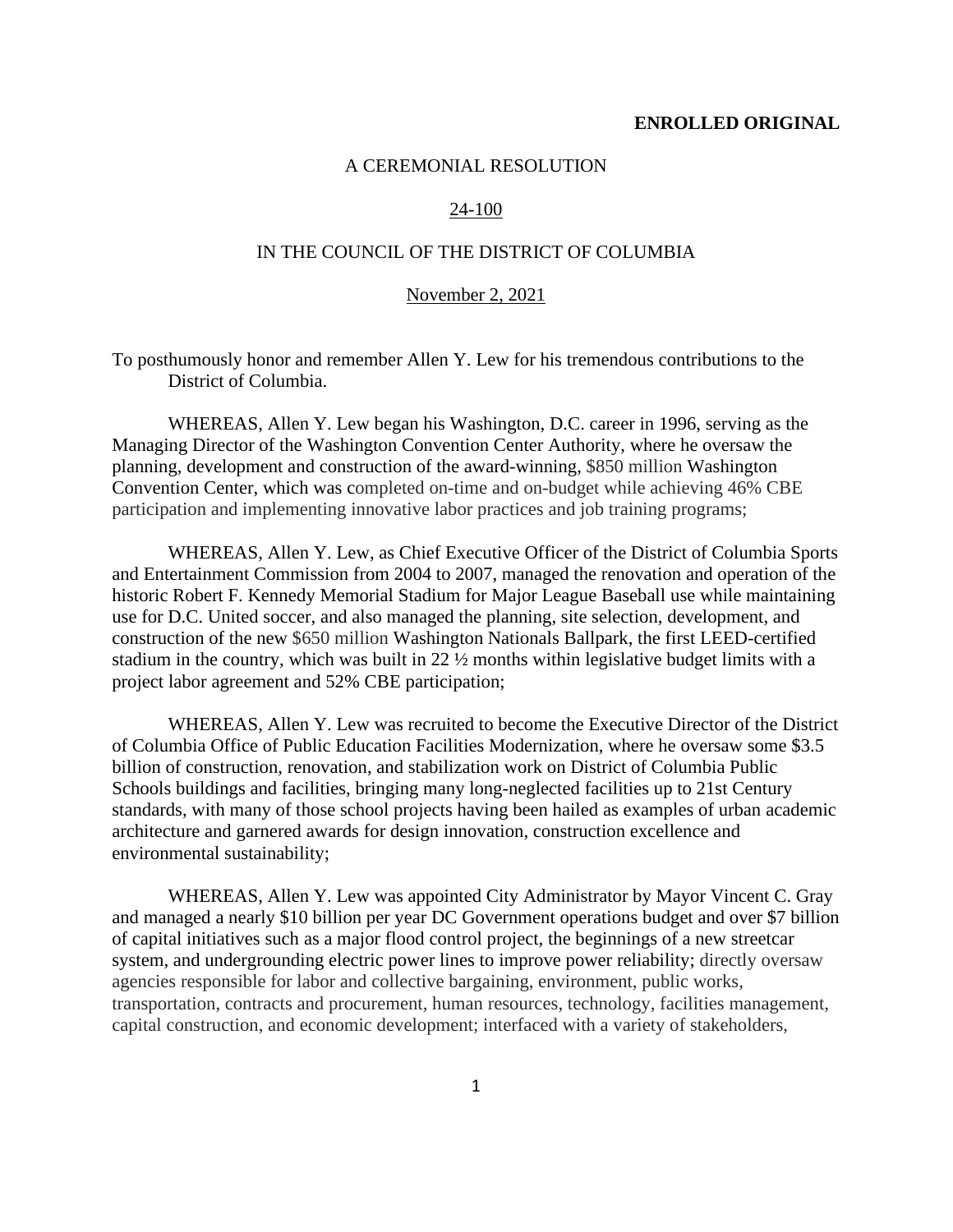## **ENROLLED ORIGINAL**

including the Council of the District of Columbia, business community, trade groups, labor unions, community groups, advisory neighborhood commissions, metropolitan regional governments, federal government agencies, regulatory agencies, and Wall Street rating agencies; and shepherded the District government through the October, 2013 federal government shutdown in which the District government remained open, employees, contractors and vendors were paid on time, and there was no break of services provided to District residents;

WHEREAS, Allen Y. Lew served on a number of boards, commissions, authorities, councils and special task forces, including: DC Water & Sewer Authority, Chairman of the Board; the Metropolitan Washington Council of Governments, Vice President and Board Member; the Washington Convention & Sports Authority, Board Member; the Inter-Agency Council on Homelessness, Chairman; the Mayor's Power Line Undergrounding Task Force, Co-Chair; the Mayor's Task Force on the Prevention of Flooding in Bloomingdale and Le Droit Park, Co-Chair; and President of the Washington Architectural Foundation.

WHEREAS, Allen Y. Lew's time as a public servant and leader in the District of Columbia can truly be described as transformative through his track record of making things happen and strengthening the unseen fabric that holds neighborhoods together;

WHEREAS, Allen Y. Lew demonstrated an on-time, on-budget, and no-excuses performance over a range of municipal and public-private initiatives that impacted every aspect of life in the Nation's Capital and the National Capital Region;

WHEREAS, Allen Y. Lew changed the atmosphere of failing, ineffective or static situations by creating a new work environment and culture and prioritizing everyone's focus on what was best for the whole and the body politic;

WHEREAS, Allen Y. Lew had a reputation as an eccentric, innovative builder and problem solver and exhibited innovative leadership that has prepared the District of Columbia for a new era of growth, influence, and prominence on the national and international stage;

WHEREAS, Allen Y. Lew succumbed to complications associated with the novel coronavirus, COVID-19 on June 23, 2020;

WHEREAS, Allen Y. Lew is remembered for his warmth, his generosity, his devotion to staff, his attention to detail and his contributions to the District of Columbia; and

WHEREAS, Allen Y. Lew is both missed and celebrated by many friends, colleagues, staff and consultants that he came to know during his time in the District of Columbia.

RESOLVED, BY THE COUNCIL OF THE DISTRICT OF COLUMBIA, That this resolution may be cited as the "Allen Y. Lew Recognition Resolution of 2021".